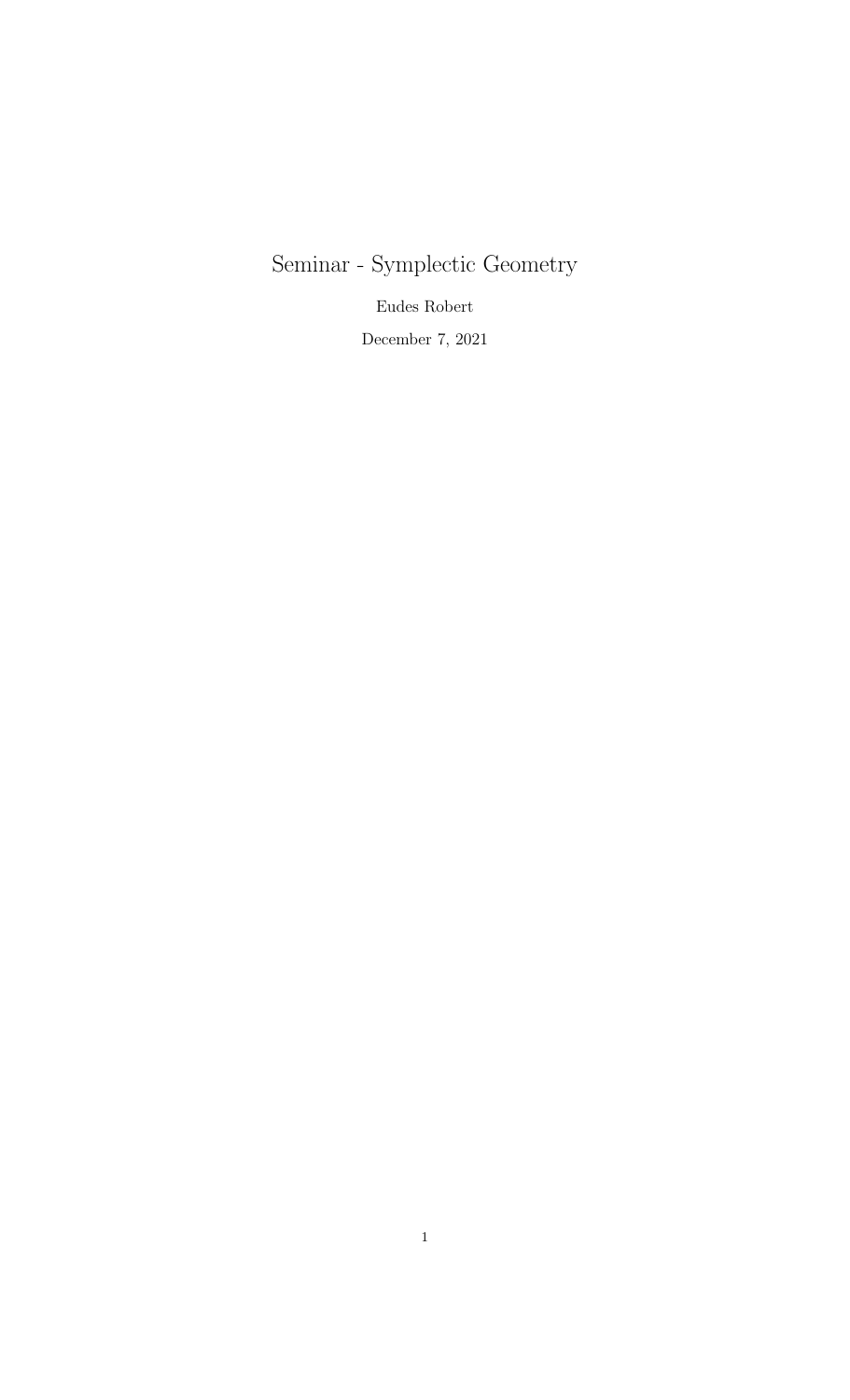## 1 Preliminaries

Definition 1 (Action of a Lie Group on a Manifold). Given a lie group G and a manifold  $M$ , an action of  $G$  on  $M$  is a group homomorphism

$$
\psi: G \to \text{Diff}(M)
$$

$$
g \to \psi_g
$$

with  $\text{Diff}(M)$  the group of diffeomorphisms of M.  $\psi$  has an associated evaluation map, which is the map

$$
ev_{\psi}: M \times G \to M
$$

$$
(p, g) \to \psi_{g}(p)
$$

The action  $\psi$  is called smooth if the evaluation map is smooth.

**Definition 2** (Symplectic Actions). An action  $\psi$  of a Lie group G onto  $(M, \omega)$  is said to be symplectic if the image of  $\psi$  lies in the group of symplectomorphisms of  $(M, \omega)$ :

$$
\psi: G \to \text{Sympl}(M, \omega) \subset \text{Diff}(M)
$$

**Definition 3** (Moment Map and Hamiltonian Actions). Suppose  $(M, \omega)$ is a symplectic manifold, G a Lie group with associated action  $\psi : G \rightarrow$  $\text{Diff}(M)$ , and g the Lie algebra of G. The action  $\psi$  is called a hamiltonian action if there exists a map

$$
\mu:M\to\mathfrak{g}^*
$$

satisfying the following conditions:

1. For each  $X \in \mathfrak{g}$  let  $\mu^X : M \to \mathbb{R}, \mu^X(p) = (\mu(p)/X)$  be the component of  $\mu$  along X, and let  $X^{\#}$  be the vector field on M generated by the one-parameter subgroup  $\{exp(tX), t \in \mathbb{R}\}.$  Then

$$
d\mu^X = -\iota_{X^\#}\omega
$$

that is,  $\mu^X$  is a hamiltonian function for the vector field  $X^{\#}$ .

2.  $\mu$  is equivariant w.r.t  $\psi$  and Ad:

$$
\forall g \in G, \ \mu \circ \psi_g = \mathrm{Ad}_g^* \circ \mu
$$

 $\mu$  is called the moment map associated with the action. We recall from the talk 2 weeks ago that the  $Ad^*$  map is trivial when the group is abelian; this will be the case we will find ourselves in.

**Definition 4** (Torus Actions). Consider the standard torus of rank  $n \geq 1$ , defined to be the product of *n* copies of the circle in  $\mathbb{R}^2$ :

$$
\mathbb{T}^n = S^1 \times \ldots \times S^1
$$

Elements of  $\mathbb{T}^n$  are *n*-tuples of complex numbers lying on the unit circle:

$$
(e^{i\theta_1},\ldots,e^{i\theta_n})
$$

Note that since the multiplication on the torus is abelian, the Adjoint operator is trivial. In this context, additionally identifying the Lie Algebra (and thus its dual) to  $\mathbb{R}^n$ , the second hypothesis from the definition of the moment map simplifies to the following: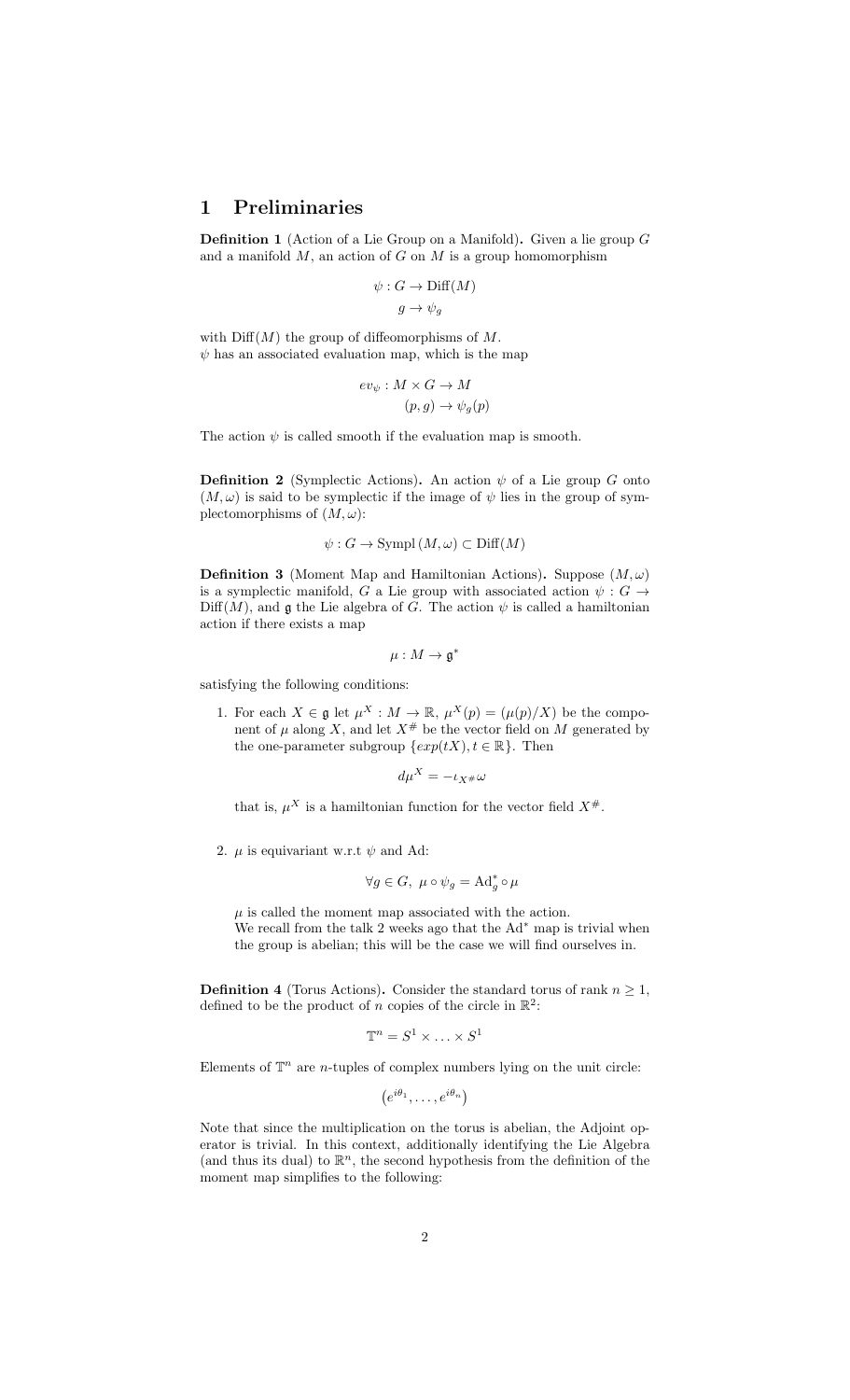• Letting  $\mu_1 \ldots \mu_n$  be the coordinate functions of  $\mu$ .

$$
\mu_k\left(\left(e^{i\theta_1},\ldots,e^{i\theta_n}\right)\cdot p\right)=\mu_k(p)\ \ \forall\left(e^{i\theta_1},\ldots,e^{i\theta_n}\right)\in\mathbb{T}^n,p=1,\ldots,n
$$

**Example.** 1. On  $(\mathbb{C}, \omega_0 = \frac{i}{2} dz \wedge d\overline{z})$ , we can consider the action of the standard circle  $S^1$  by rotation:

$$
\psi_t(z) = t^l z
$$

where  $t \in S^1$  and  $l \in \mathbb{Z}$  is fixed. The action  $\psi : S^1 \to \text{Diff}(C)$  is hamiltonian with moment map

$$
\mu(z) = \frac{1}{2}l z \bar{z}
$$

It is clear that  $\mu$  is invariant by rotation. The other condition is less obvious but works out as well.

2. 
$$
\mathbb{T}^n = \{(t_1, \ldots, t_n) \in \mathbb{C}^n, t_i(t_i) = 1 \,\forall i\} \text{ acting on } \mathbb{C}^n \text{ by}
$$

$$
(t_1, \ldots, t_n) \cdot (z_1, \ldots, z_n) = (t_1 z_1, \ldots, t_n z_n)
$$

is also a Hamiltonian action with a possible moment map  $\mu$  given by:

$$
\mu(z_1,\ldots,z_n)=\frac{1}{2}(z_1\bar{z_1},\ldots,z_n\bar{z_n})
$$

## 2 Symplectic Toric Manifolds

**Definition 5** (Effective Actions). An action of a group  $G$  on a manifold  $M$  is said to be effective (sometimes the terminology faithful is also encountered) if  $\psi : G \to \text{Diff}(M)$  is injective; in other words, no non-identity element in  $G$  is mapped to the identity on  $M$ .

Definition 6. A symplectic toric manifold is a compact, connected symplectic manifold  $(M, \omega)$  equipped with an effective Hamiltonian action of a standard torus  $\mathbb{T}^n$  where the following relation holds:

$$
\dim(\mathbb{T}) = \frac{1}{2}\dim(M)
$$

with a corresponding moment map

$$
\mu: M \to (\mathbb{R}^n)^*
$$

Remark 1. The compactness assumption is not strictly necessary to define symplectic toric manifolds, and there exist extensions of the notion that remove compactness from the list of required properties of the manifold.

We are interested specifically in *compact* manifolds because, as we will hear about in the next talk, there exists a theorem classifying symplectic toric manifolds by the image of the associated moment maps (Delzant). Compactness plays a crucial role in the proof of this theorem.

This is beyond the scope of today's talk, and indeed beyond the scope of the seminar itself, but I included a bunch of papers that deal with this in the references.

Remark 2. Another aspect of the definition that we can question is the condition that is imposed on the dimension of the torus  $\mathbb{T}^n$ . It is actually not restrictive, because of the following theorem.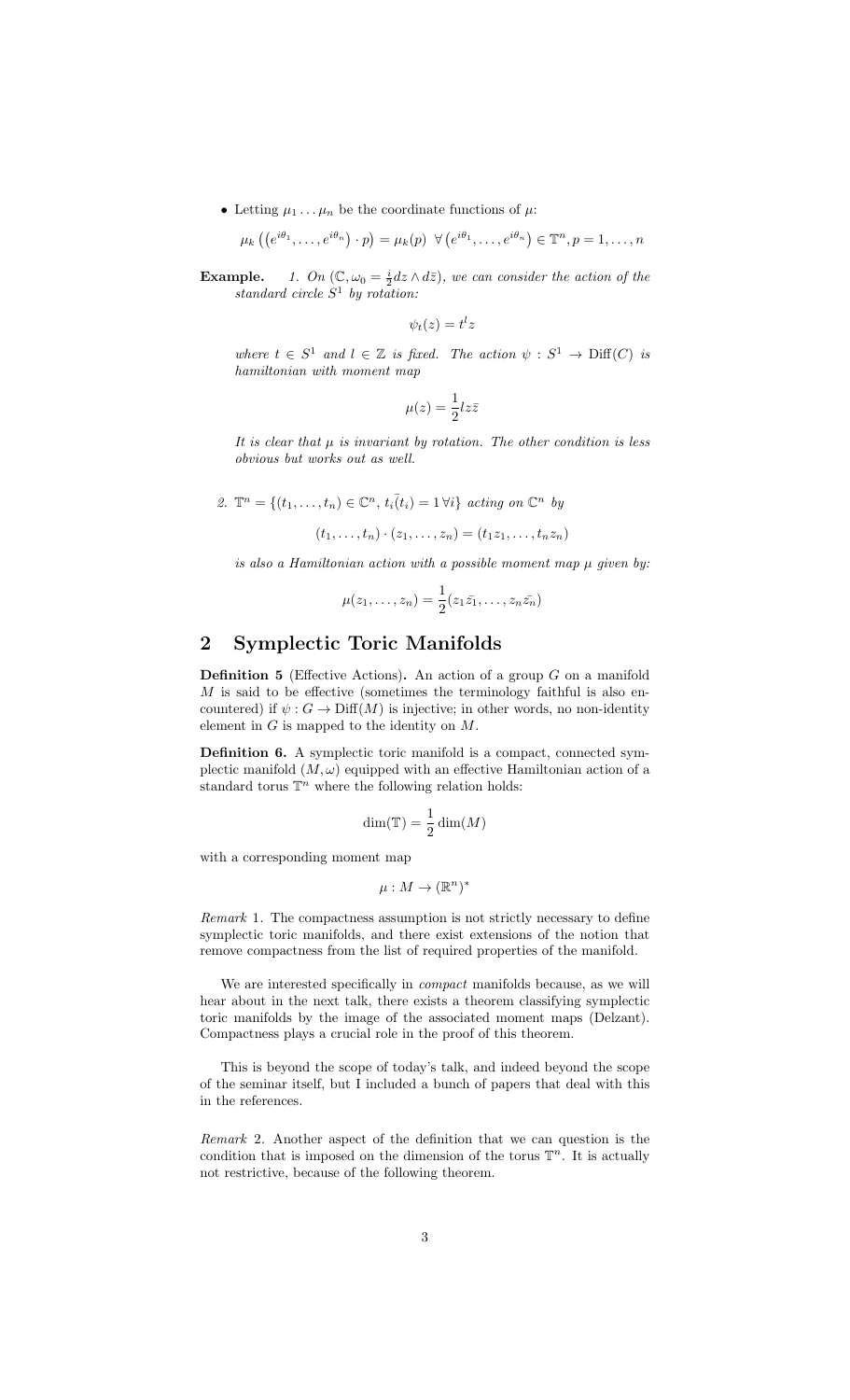**Theorem 1.** Let  $(M, \omega, \mathbb{T}^m, \mu)$  be a compact, connected symplectic manifold, along with an effective Hamiltonian action of the torus  $\mathbb{T}^m$  onto  $(M,\omega)$ with moment map  $\mu$ . Then we have dim  $M \geq 2m$ .

*Proof.* The moment map is constant on an orbit  $O$  of the action by hypothesis. So for  $p \in \mathcal{O}$  the exterior derivative

$$
d\mu_p:T_pM\to\mathfrak{g}^*
$$

maps  $T_p \mathcal{O}$  to 0.

Thus,  $T_p \mathcal{O}$  in contained within the kernel of  $d\mu_p$ , the symplectic orthocomplement of  $T_p \mathcal{O}$ . This shows that the orbits are isotropic submanifolds of M; that is, the restriction of  $\omega$  to such an orbit is trivial. Symplectic linear algebra yields the desired result on the dimensions.  $\Box$ 

Definition 7 (Isomorphism of Symplectic Toric Manifolds). Two symplectic toric manifolds  $(M_1, \omega_1, \mathbb{T}_1, \mu_1), (M_2, \omega_2, \mathbb{T}_2, \mu_2)$  are isomoprhic if there exists an equivariant symplectomorphism  $\varphi : M_1 \to M_2$ .

## 3 Examples of Symplectic Toric Manifolds

**Example** (Example 1: A non-example).  $(\mathbb{R}^{2n}, \omega_0)$  does not have the structure of a symplectic toric manifold. Indeed, the compactness hypothesis is not respected.

**Example** (Example 2: An actual example, the sphere). The circle  $S<sup>1</sup>$  acts on the sphere  $(S^2, \omega_{std} = d\theta \wedge dh)$  by rotation:

$$
e^{it} \cdot (\theta, h) = (\theta + t, h)
$$

with associated moment map  $\mu = h$  the height function.



Example (Example 3: Complex projective spaces). Consider the complex projective space  $\mathbb{CP}^n$ , a 2n dimensional real manifold. It can be endowed with a diagonal action from  $\mathbb{T}^n$ :

 $(e^{i\theta_1}, \ldots, e^{i\theta_n}) \cdot [z_0 : z_1 : \ldots : z_n] = [z_0 : e^{i\theta_1} z_1 : \ldots : e^{i\theta_n} z_n]$ 

The Fubini-Study symplectic form on  $\mathbb{CP}^n$  is given by

$$
\omega_{FS} = d\theta_1 \wedge dH_1 + \ldots + d\theta_n \wedge dH_n
$$